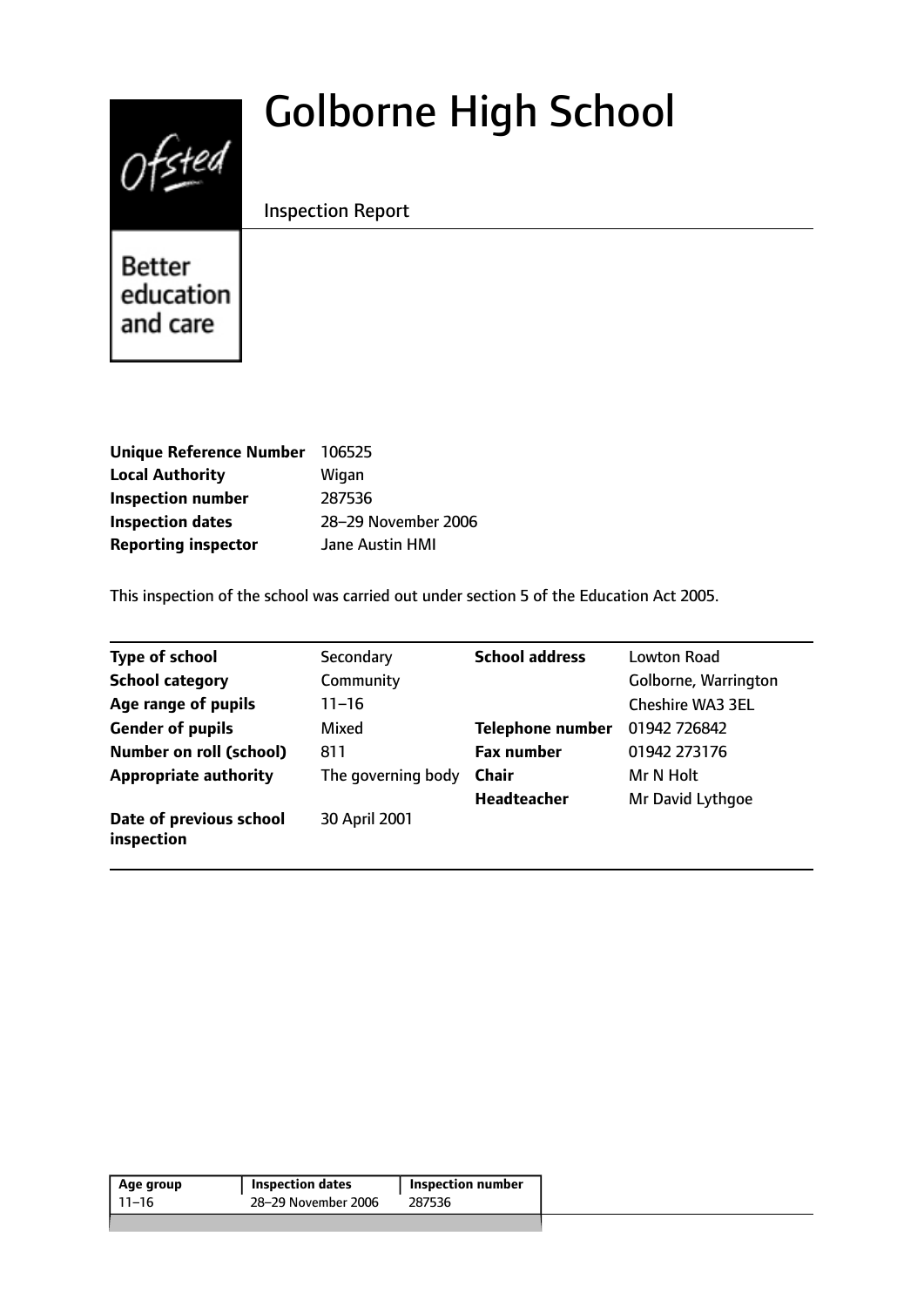© Crown copyright 2006

Website: www.ofsted.gov.uk

This document may be reproduced in whole or in part for non-commercial educational purposes, provided that the information quoted is reproduced without adaptation and the source and date of publication are stated.

Further copies of this report are obtainable from the school. Under the Education Act 2005, the school must provide a copy of this report free of charge to certain categories of people. A charge not exceeding the full cost of reproduction may be made for any other copies supplied.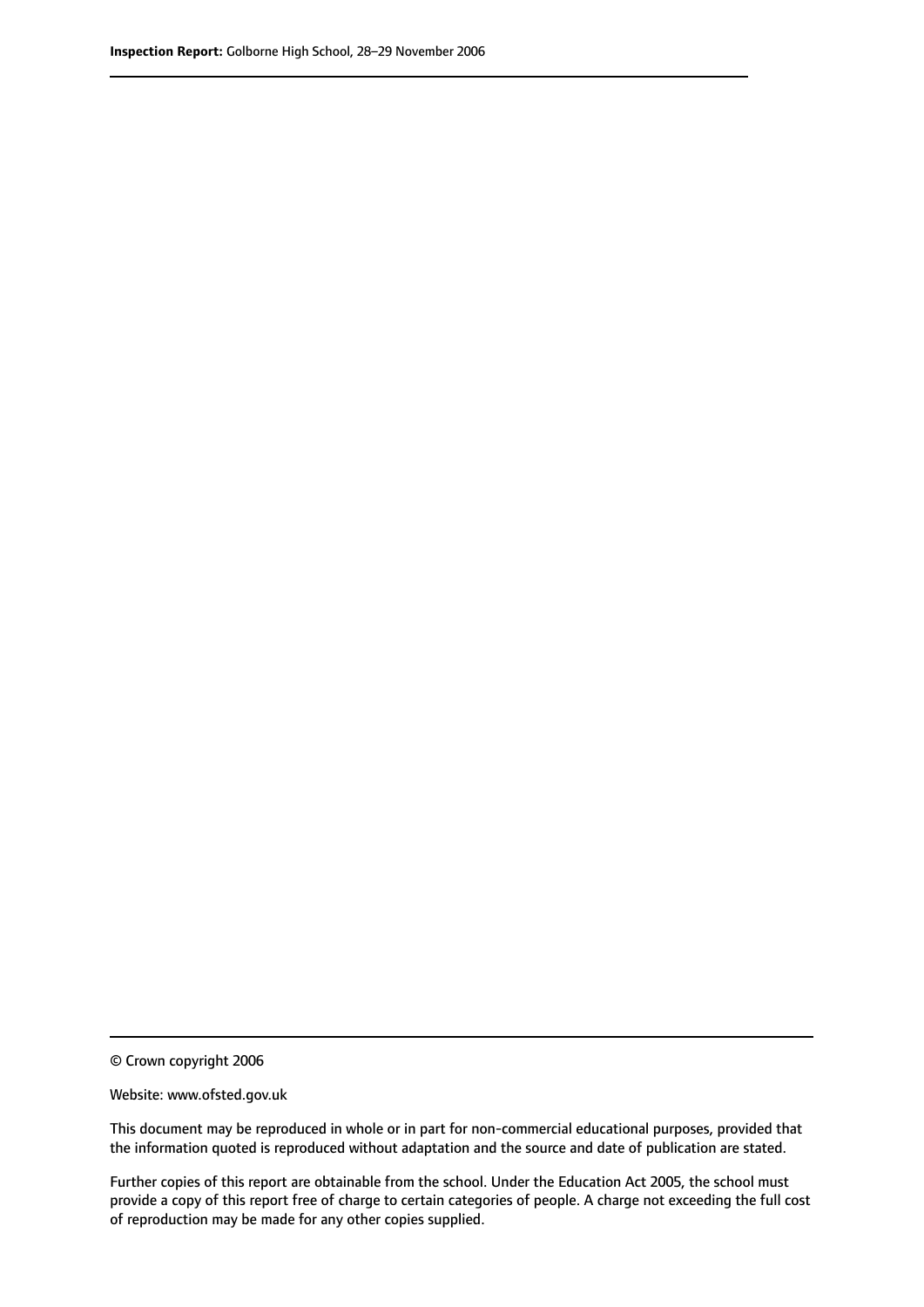# **Introduction**

The inspection was carried out by one of Her Majesty's Inspectors and three Additional Inspectors.

#### **Description of the school**

This average sized school serves an area of socio-economic disadvantage. Almost all the pupils are of White British heritage and only two have a mother tongue other than English. The percentage with learning difficulties and/or disabilities is slightly above average. The proportion entitled to free school meals is broadly average. The headteacher took up post in May 2005.

### **Key for inspection grades**

| Grade 1 | Outstanding  |
|---------|--------------|
| Grade 2 | Good         |
| Grade 3 | Satisfactory |
| Grade 4 | Inadequate   |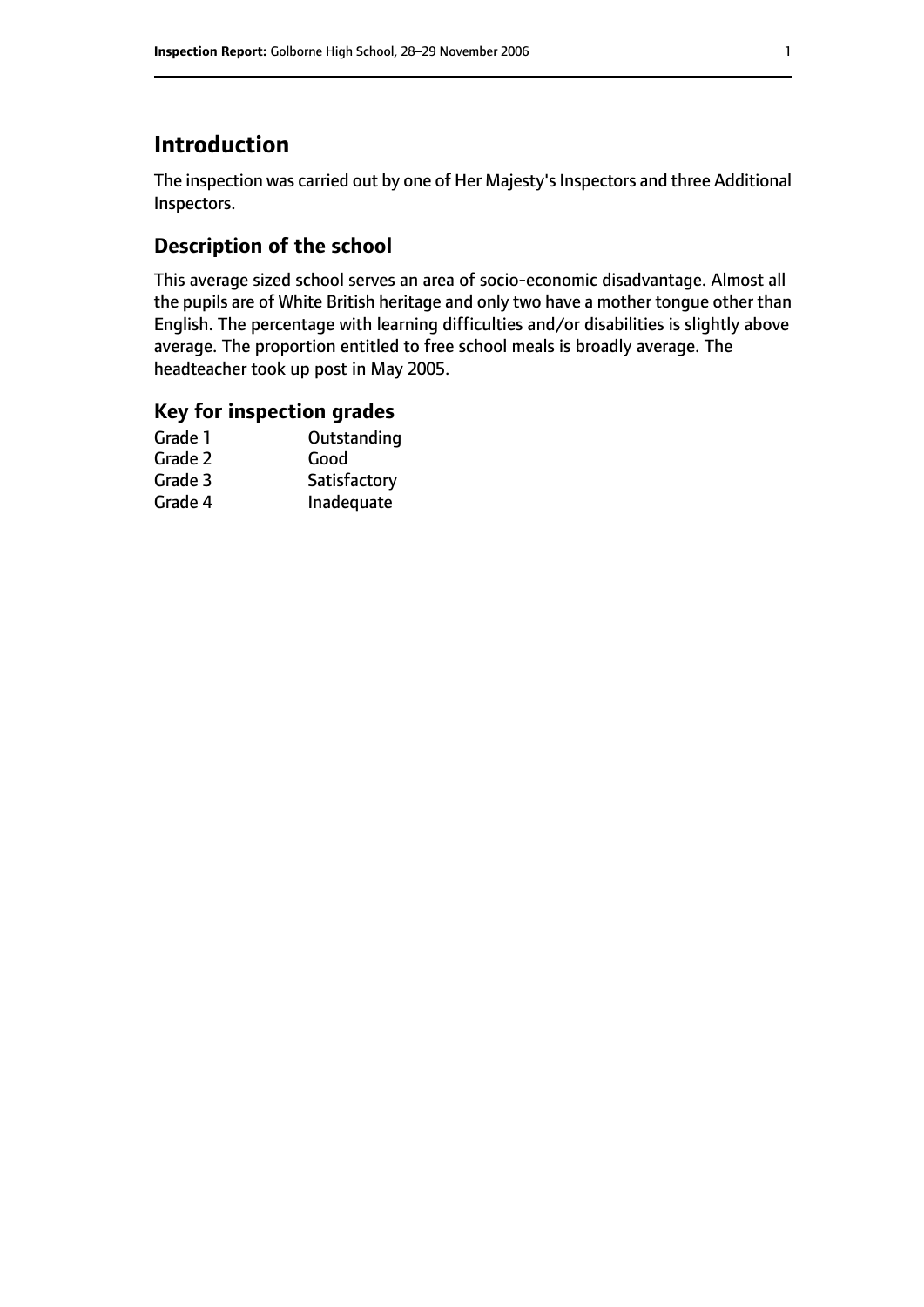# **Overall effectiveness of the school**

#### **Grade: 2**

Golborne High School provides its pupils with a good education. Overall, pupils including those with learning difficulties and/or disabilities, achieve well. From below average attainment on entry the proportion of pupils gaining five or more A\* to C grades at GCSE in 2006 was in line with the national average. However, this positive picture is tempered by the below average figure for those gaining five or more higher level GCSE passesincluding English and mathematics. This year's Key Stage 3 national test results were broadly in line with national averages. Pupils made satisfactory progress from starting points that were in line with those expected for their age.

Good pastoral care is an integral part of the school's ethos. The school cares well for all its pupils, working effectively with a range of agencies to provide suitable support for the most vulnerable. Pupils receive good guidance both at times when key choices for the future are being made and also in the regular setting and charting of progress towards academic and personal targets. However, time in tutorial periods is not well used for guidance or to promote pupils' personal development. Parents say that there are good relationships between staff and pupils: their children feel happy, safe and enjoy school. This is borne out by the large proportion of pupils who participate enthusiastically in the broad range of extra-curricular activities available. In contrast, attendance is below average, partly because too many pupils take family holidays during term time.

The recently introduced house system is proving popular with pupils, who are rapidly developing strong loyalties to their particular houses. They are keen to gain house points and exchange these for rewards at the 'points shop'. This is having a positive impact on behaviour which is good overall. The U-turn unit is effective in supporting disaffected pupils and those whose behaviour is challenging. As a consequence of this and other measures such as the on call system, there has been a marked reduction in the number of exclusions this year. The school and house councils provide good opportunities for pupils to experience democracy in action and to contribute to the school community. Careful consideration is given by senior staff to the views and requests of the school council.

Teaching and learning are good. The recent focus on improving the quality and consistency of classroom practice is proving effective. Overall, the curriculum is satisfactory. The school is developing a range of suitable vocational options at Key Stage 4. Good provision is made for gifted and talented pupils.

The headteacher provides resolute, clear-sighted leadership of the school. He has formed a strong, committed senior team and together they are leading the school successfully through a challenging programme of improvement. This is firmly based on effective self-evaluation and an accurate identification of the school's strengths and areas for development. As a consequence, the school's capacity to improve is good. Satisfactory progress has been made recently in dealing with the issues raised by the last inspection. Middle leaders, well supported through targeted training, are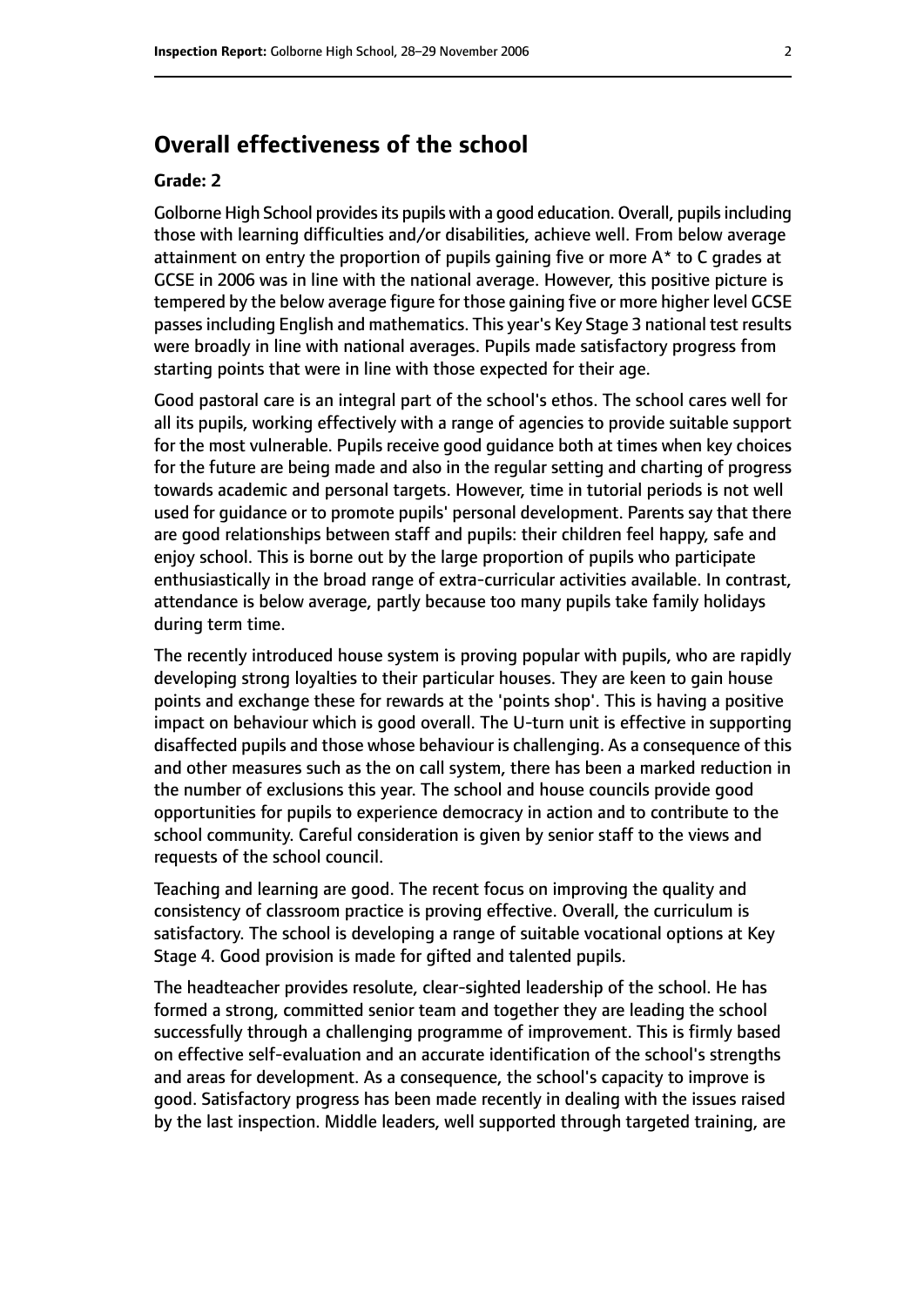playing an effective part in managing improvements and monitoring progress in their subjects. However, practice is not consistent in all areas. Governance is satisfactory.

#### **What the school should do to improve further**

- Raise standards in mathematics at Key Stage 4.
- Improve levels of attendance to at least in line with the national average.
- Make better use of tutorial time.

# **Achievement and standards**

#### **Grade: 2**

Achievement is good overall. Pupils enter the school in Year 7 with broadly average standards of attainment, although this has not always been so. Attainment on entry has improved over recent years but remains variable and the range of ability is wide. At the end of Key Stage 3, standards in the core subjects are broadly in line with national averages. This reflects satisfactory achievement. In 2006, aspirational targets were exceeded in mathematics and equalled in science. Results of the Key Stage 3 national tests between 2003 and 2006 have risen in science from 57% to 74% and in mathematics from 71% to 81% but have not improved as sharply in English, increasing from 63% to 66%.

In 2006, the proportion of pupils obtaining five or more A\* to C grade passes at GCSE increased to 58%, in line with the national average. Given their starting points, this represents good achievement for all pupils including those with learning difficulties and/or disabilities. Girls outperformed boys by a greater margin than found nationally. In addition, the headline figure masks considerable variationsin performance between subjects. Rightly, the school recognises raising attainment in mathematics at Key Stage 4 as a central priority. Underachievement in the subject means that too few pupils gained five or more higher level GCSE passes including English and mathematics. The good tracking of pupils' progress supports their good achievement. This is more effective at Key Stage 4, where the good procedures are firmly embedded, than at Key Stage 3 where further development is planned.

# **Personal development and well-being**

#### **Grade: 2**

Pupils' personal development is good. They develop a clear sense of right and wrong through, for instance, assemblies and the personal, social, health and citizenship programme. Pupils develop well socially as a result of increasing opportunities to take responsibility. They enjoy their roles as school councillors, buddies, prefects and as junior sports leaders. Behaviour is good. The U-turn unit provides good support in areas such as self-esteem and anger management, for pupils struggling to cope in mainstream lessons. The wide range of extra-curricular activities has a high take-up and, in conjunction with work in the curriculum in areas such as art, music and drama, ensures good cultural development. Spiritual development is promoted well in some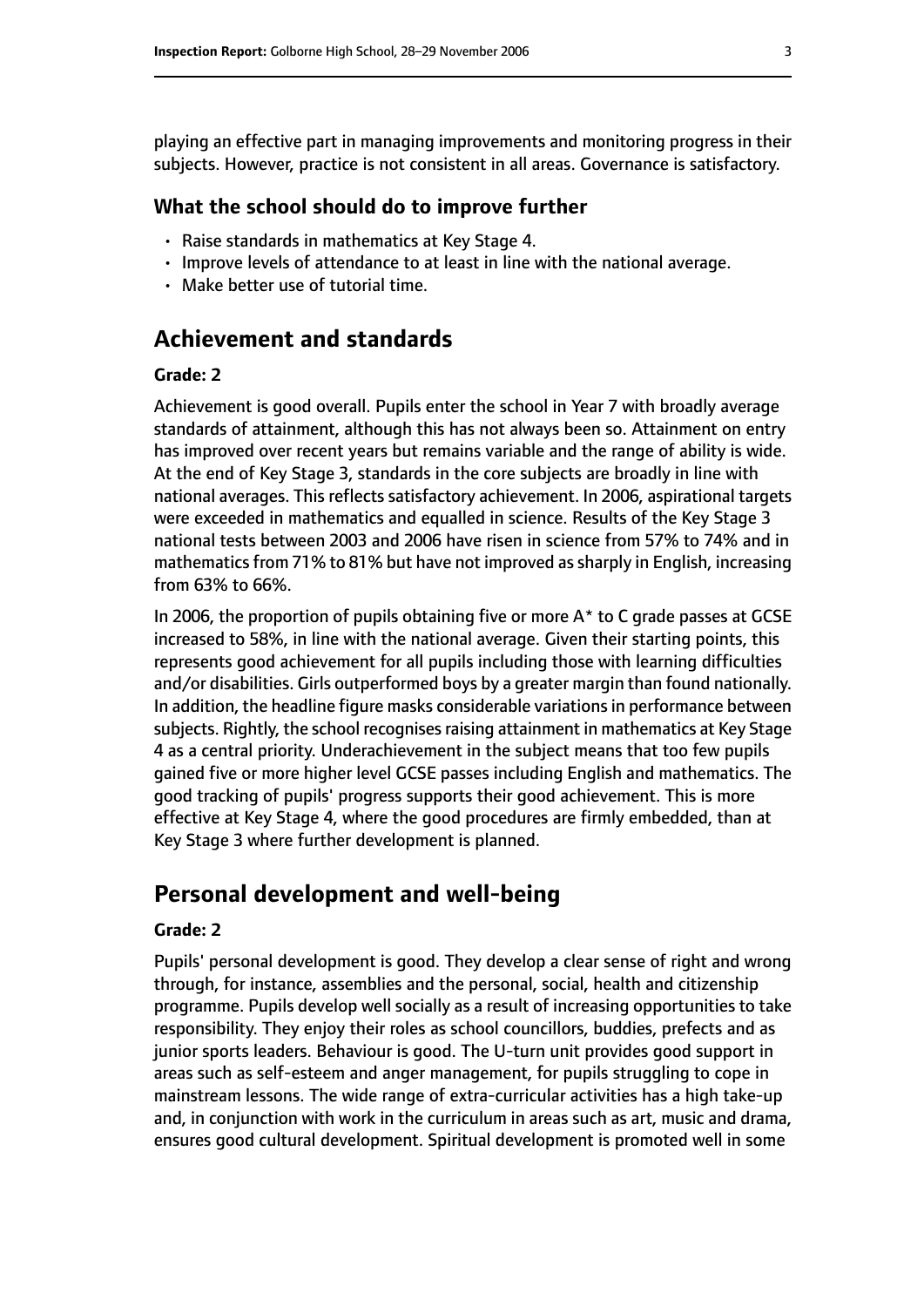subjects, such as art and drama, with their emphasis upon creativity and exploration of beliefs. However, wider spirituality is not yet promoted consistently across the curriculum.

Pupils receive good guidance on healthy lifestyles and an increasing number choose healthy food options. A very high proportion of pupils participate in sporting activities. The majority of pupils enjoy coming to school and achieve well. Nonetheless, attendance is persistently below average. Positive measures are taken to promote attendance, but there is no consistent checking on the first day of absence. Pupils make a good contribution to the community, for example, through performing arts activities. Preparation for life after school is satisfactory. There is a developing programme for enterprise education, although this is not fully integrated into the curriculum.

# **Quality of provision**

#### **Teaching and learning**

#### **Grade: 2**

The quality of teaching and learning is good and ranges from satisfactory to outstanding. Teaching is more consistently effective in Years 10 and 11. There are well tailored programmes for staff development. In addition, systems to monitor and evaluate learning provide teachers with helpful feedback on how to improve. This has brought about more consistency in the quality of teaching and learning.

Lessons are now generally well structured with a clear start, middle and ending phase. A variety of activities is used to engage and sustain pupils' interest and work is well matched to the needs of different groups. The pace is brisk. Relationships between staff and pupils are good so pupils are well behaved and make good progress. There is much good practice to assist learning, such as in peer and self-assessment and the setting of targets. However, this is not yet fully consistent. Rightly, the school has identified the need to disseminate good marking approaches that give specific guidance on how to improve. In less effective lessons learning objectives are not reviewed well and the pace and challenge of work is less rigorous. Staff do not always use approaches which ensure a high degree of pupil participation.

#### **Curriculum and other activities**

#### **Grade: 3**

Curriculum provision is satisfactory and improving. The curriculum at Key Stage 3 is broad and balanced. It complies with statutory requirements and provides good opportunities for all pupils to develop good literacy, numeracy and information and communication technology skills.

Pupils receive good guidance when choosing subjects to study at Key Stage 4. The option scheme contains a combination of academic and vocational courses, with a particular emphasis on the school's proposed specialism in the arts and technology. Good links with the local further education college gives pupils access to a variety of vocational Level 1 courses in salon services, motor vehicle maintenance and engineering.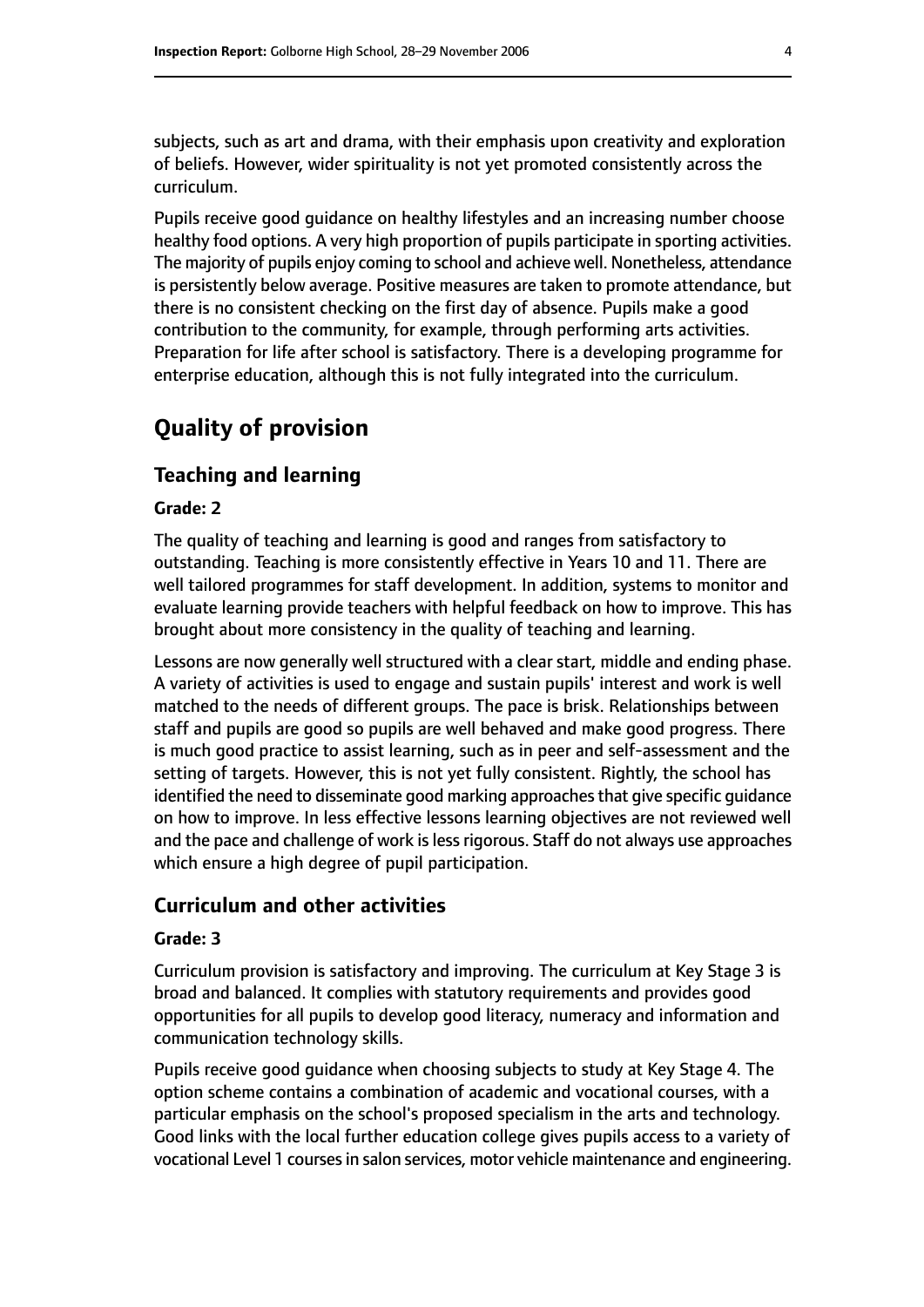However, opportunities to study Level 2 vocational courses are limited and, as a result, some pupils are less well prepared for progression to post-16 vocational courses.

Good provision is made to enrich the curriculum for gifted and talented pupils, but arrangements for checking that the needs of pupils who have learning difficulties and/or disabilities are met are less well established.

The wide range of extra-curricular activities is much valued by pupils and their parents.

#### **Care, guidance and support**

#### **Grade: 2**

There is a whole-school commitment to pastoral care and, as a consequence, the care, guidance and support for pupils are good. Arrangements for safeguarding pupils are clearly identified and all staff have received appropriate training.

Good links with partner primary schools and a well structured induction programme means that pupils feel safe, secure and confident from the day they start school. Pupils say that the school has a strong sense of community and that the move to a house system has promoted closer links between pupils of all ages. They feel well cared for and valued because the school encourages them to express their ideas and listens to what they have to say, a view supported by many parents. However, the school does not make good use of the time allocated to the morning tutorial session.

Termly reports to parents and an annual review day for all pupils, means they and their parents are well-informed about the progress they are making.

A good programme of careers education and strong links with further education providers ensure that pupils are well-informed of future education and career pathways.

# **Leadership and management**

#### **Grade: 2**

The headteacher leads the school well, giving a clear sense of direction and setting high expectations for all. He has injected a sense of urgency and determination into improving provision and raising standards. He has embarked successfully on a wide ranging agenda for improvement, firmly rooted in an accurate evaluation of the school's strengths and areas for development. In tackling these significant changes, the headteacher is well supported by a very able and committed team of senior leaders who work together effectively. Their responsibilities are clearly delineated and well matched to their strengths and interests.

The headteacher has established an appropriate structure of accountability, effectively managed through regular meetings between senior and middle leaders. A well considered programme of professional development has been put in place to support middle leaders in the development of the skills required to discharge their duties fully. Heads of department take appropriate responsibility for performance in their subjects, although there are some inconsistencies in practice.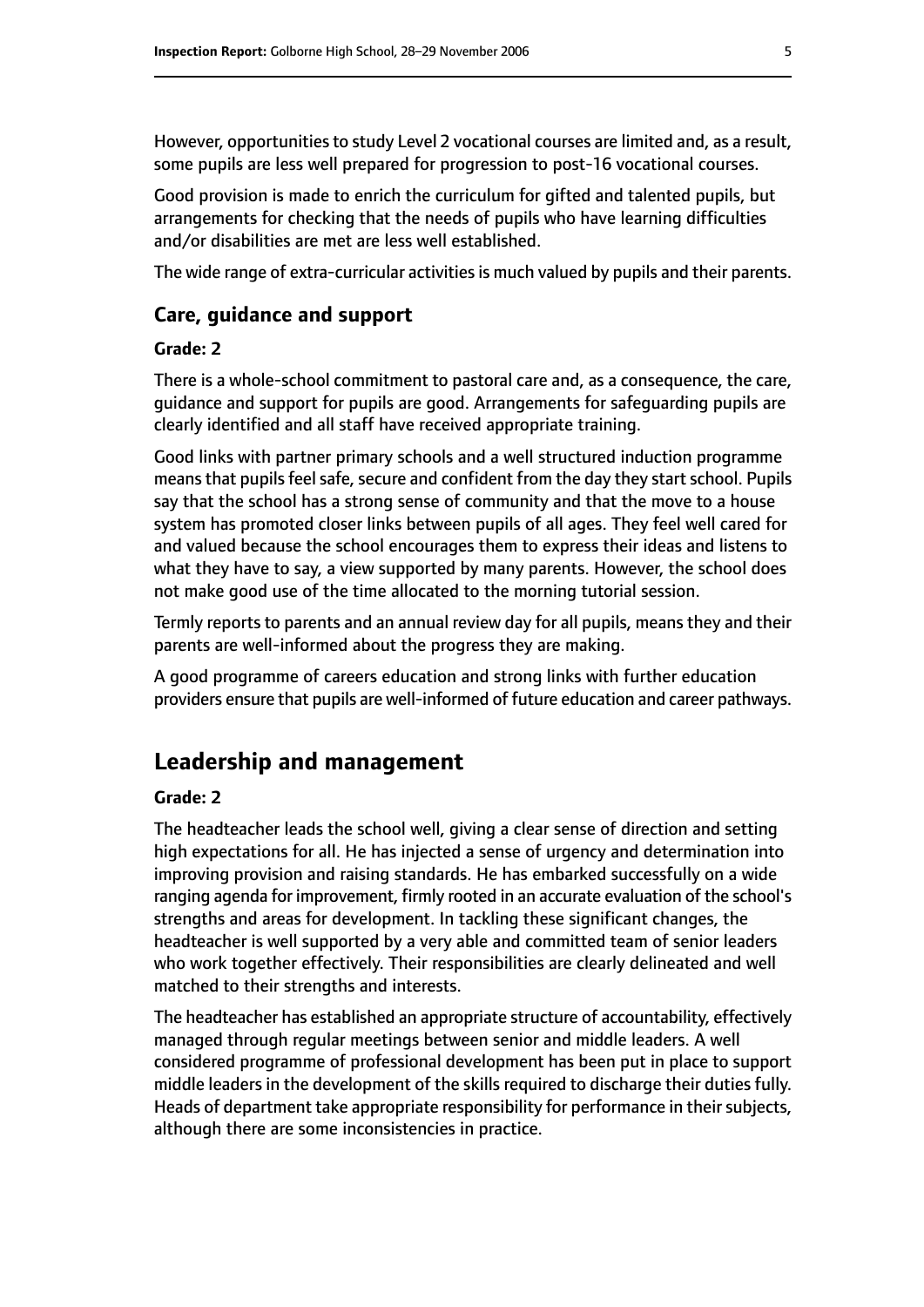Staff have responded positively to the headteacher's challenging programme of improvements. The impact is apparent in rising standards, accurate setting of targets, effective tracking of pupils' performance, the good quality of teaching, and the increased involvement of pupils in their own learning.

Governors are committed and fully supportive of the school. The governing body knowsthe school'sstrengths and priorities and provides a satisfactory level of challenge to the senior leaders. The school gives good value for money.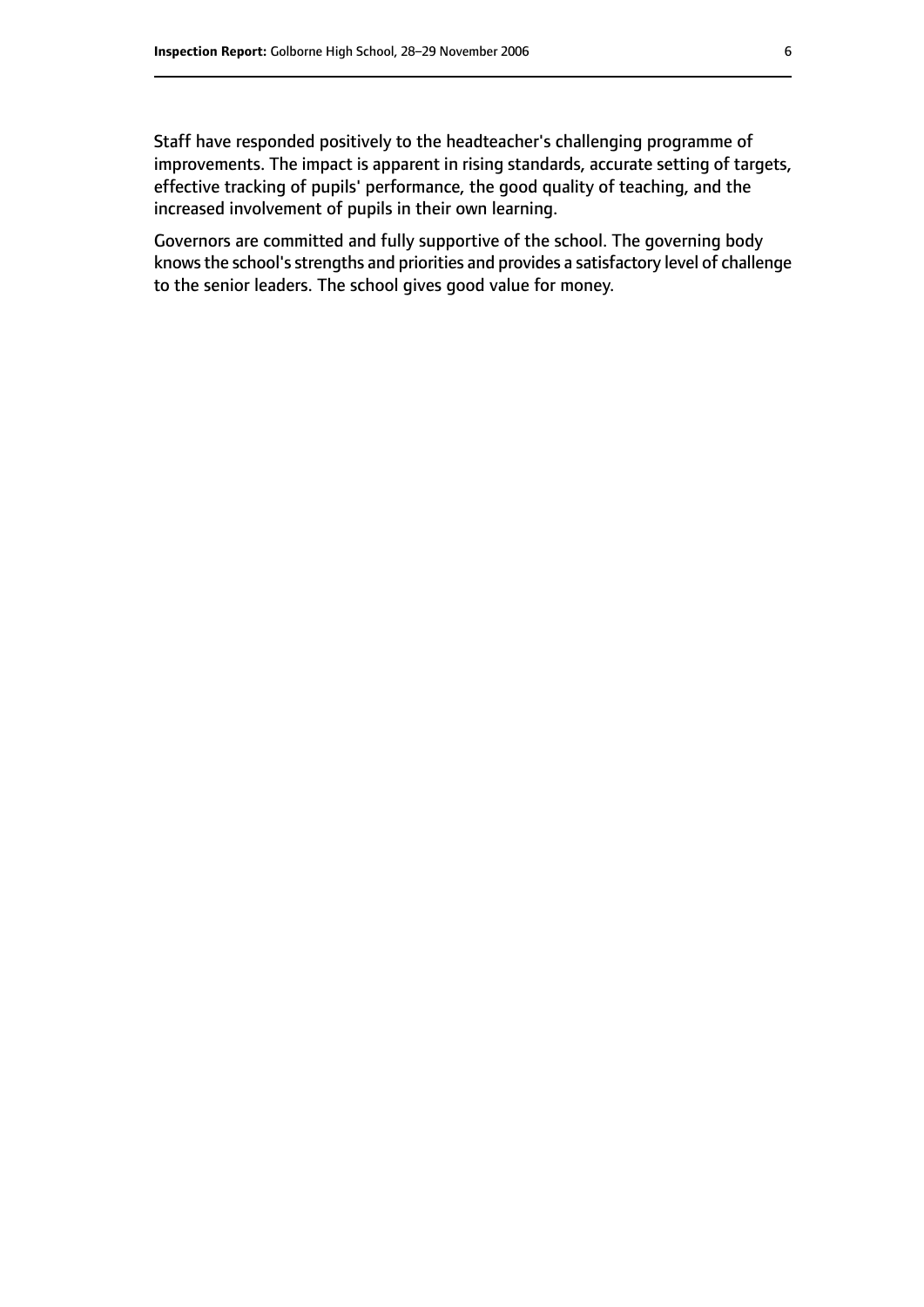**Any complaints about the inspection or the report should be made following the procedures set out inthe guidance 'Complaints about school inspection', whichis available from Ofsted's website: www.ofsted.gov.uk.**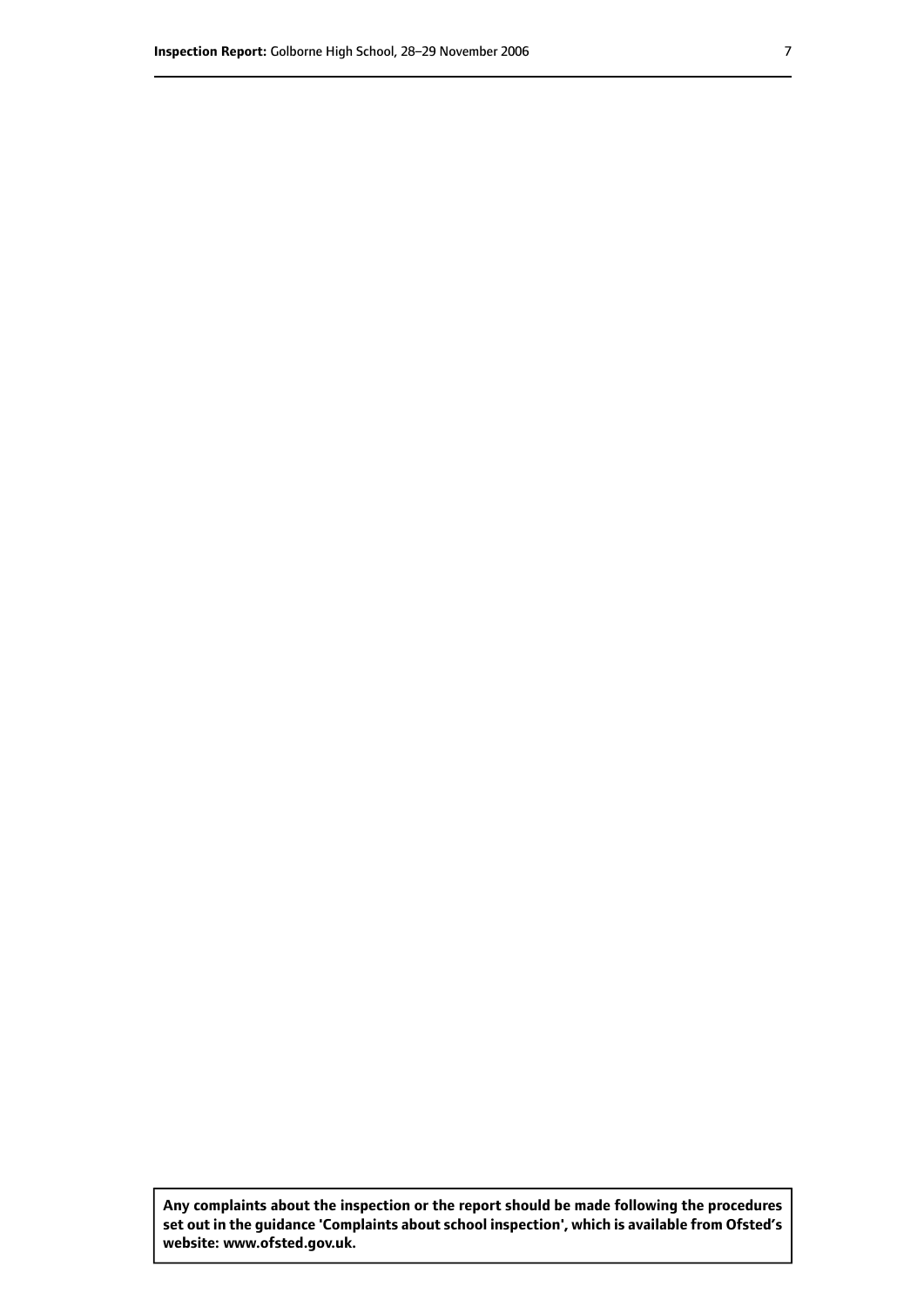# **Inspection judgements**

| Key to judgements: grade 1 is outstanding, grade 2 good, grade 3 satisfactory, and grade 4 | School  |
|--------------------------------------------------------------------------------------------|---------|
| inadeauate                                                                                 | Overall |

# **Overall effectiveness**

| How effective, efficient and inclusive is the provision of education, integrated<br>care and any extended services in meeting the needs of learners? |     |
|------------------------------------------------------------------------------------------------------------------------------------------------------|-----|
| How well does the school work in partnership with others to promote learners'<br>well-being?                                                         |     |
| The effectiveness of the school's self-evaluation                                                                                                    |     |
| The capacity to make any necessary improvements                                                                                                      |     |
| Effective steps have been taken to promote improvement since the last<br>inspection                                                                  | Yes |

## **Achievement and standards**

| How well do learners achieve?                                                                               |  |
|-------------------------------------------------------------------------------------------------------------|--|
| The standards <sup>1</sup> reached by learners                                                              |  |
| How well learners make progress, taking account of any significant variations between<br>groups of learners |  |
| How well learners with learning difficulties and disabilities make progress                                 |  |

# **Personal development and well-being**

| How good is the overall personal development and well-being of the<br>learners?                                  |   |
|------------------------------------------------------------------------------------------------------------------|---|
| The extent of learners' spiritual, moral, social and cultural development                                        |   |
| The behaviour of learners                                                                                        |   |
| The attendance of learners                                                                                       |   |
| How well learners enjoy their education                                                                          |   |
| The extent to which learners adopt safe practices                                                                |   |
| The extent to which learners adopt healthy lifestyles                                                            |   |
| The extent to which learners make a positive contribution to the community                                       |   |
| How well learners develop workplace and other skills that will contribute to<br>their future economic well-being | 3 |

# **The quality of provision**

| How effective are teaching and learning in meeting the full range of the<br>learners' needs?                        |  |
|---------------------------------------------------------------------------------------------------------------------|--|
| $\mid$ How well do the curriculum and other activities meet the range of needs $\mid$<br>and interests of learners? |  |
| How well are learners cared for, guided and supported?                                                              |  |

 $^1$  Grade 1 - Exceptionally and consistently high; Grade 2 - Generally above average with none significantly below average; Grade 3 - Broadly average to below average; Grade 4 - Exceptionally low.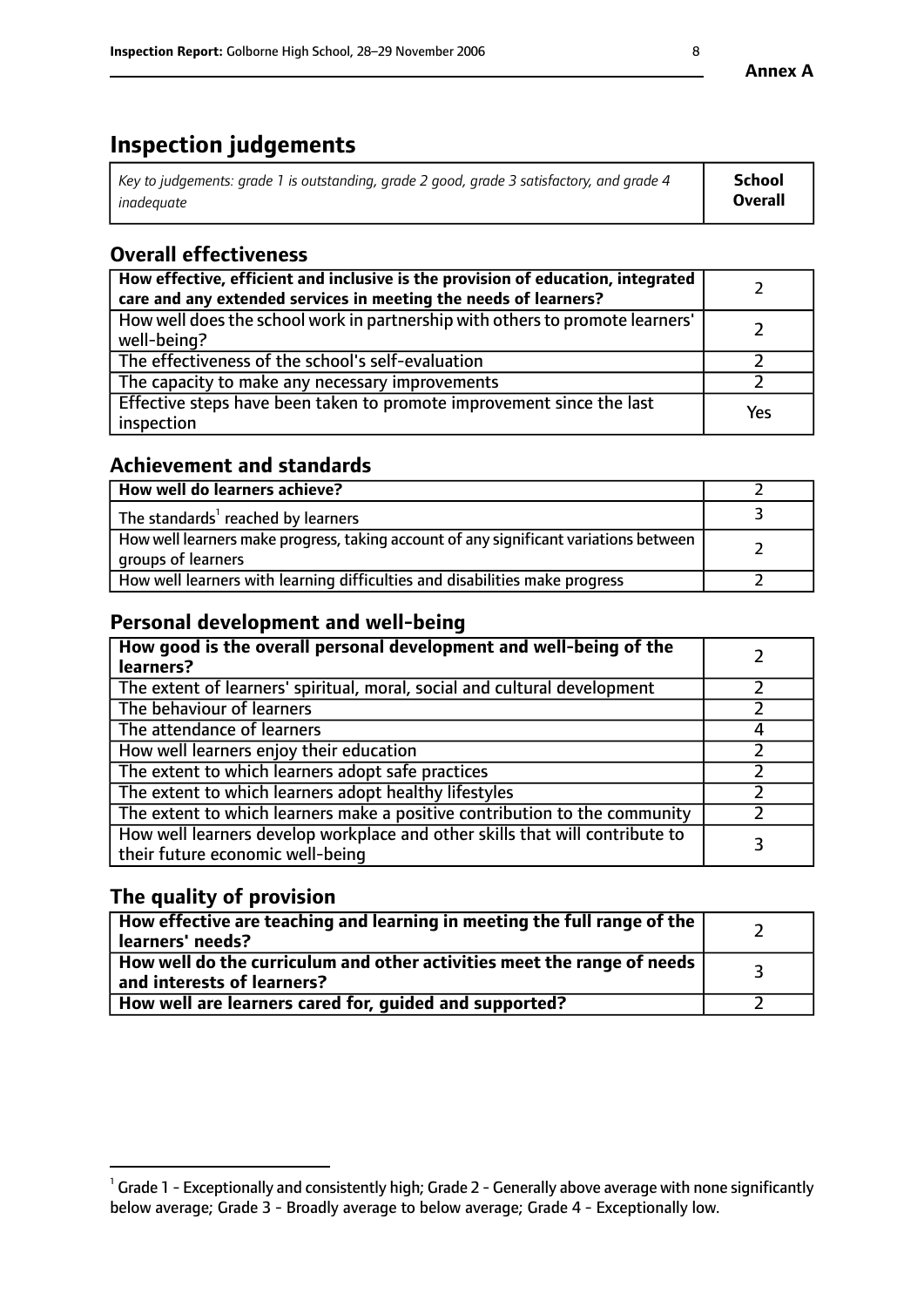# **Leadership and management**

| How effective are leadership and management in raising achievement<br>and supporting all learners?                                              |           |
|-------------------------------------------------------------------------------------------------------------------------------------------------|-----------|
| How effectively leaders and managers at all levels set clear direction leading<br>to improvement and promote high quality of care and education |           |
| How effectively performance is monitored, evaluated and improved to meet<br>challenging targets                                                 |           |
| How well equality of opportunity is promoted and discrimination tackled so<br>that all learners achieve as well as they can                     |           |
| How effectively and efficiently resources, including staff, are deployed to<br>achieve value for money                                          |           |
| The extent to which governors and other supervisory boards discharge their<br>responsibilities                                                  | 3         |
| Do procedures for safequarding learners meet current government<br>requirements?                                                                | Yes       |
| Does this school require special measures?                                                                                                      | <b>No</b> |
| Does this school require a notice to improve?                                                                                                   | No        |